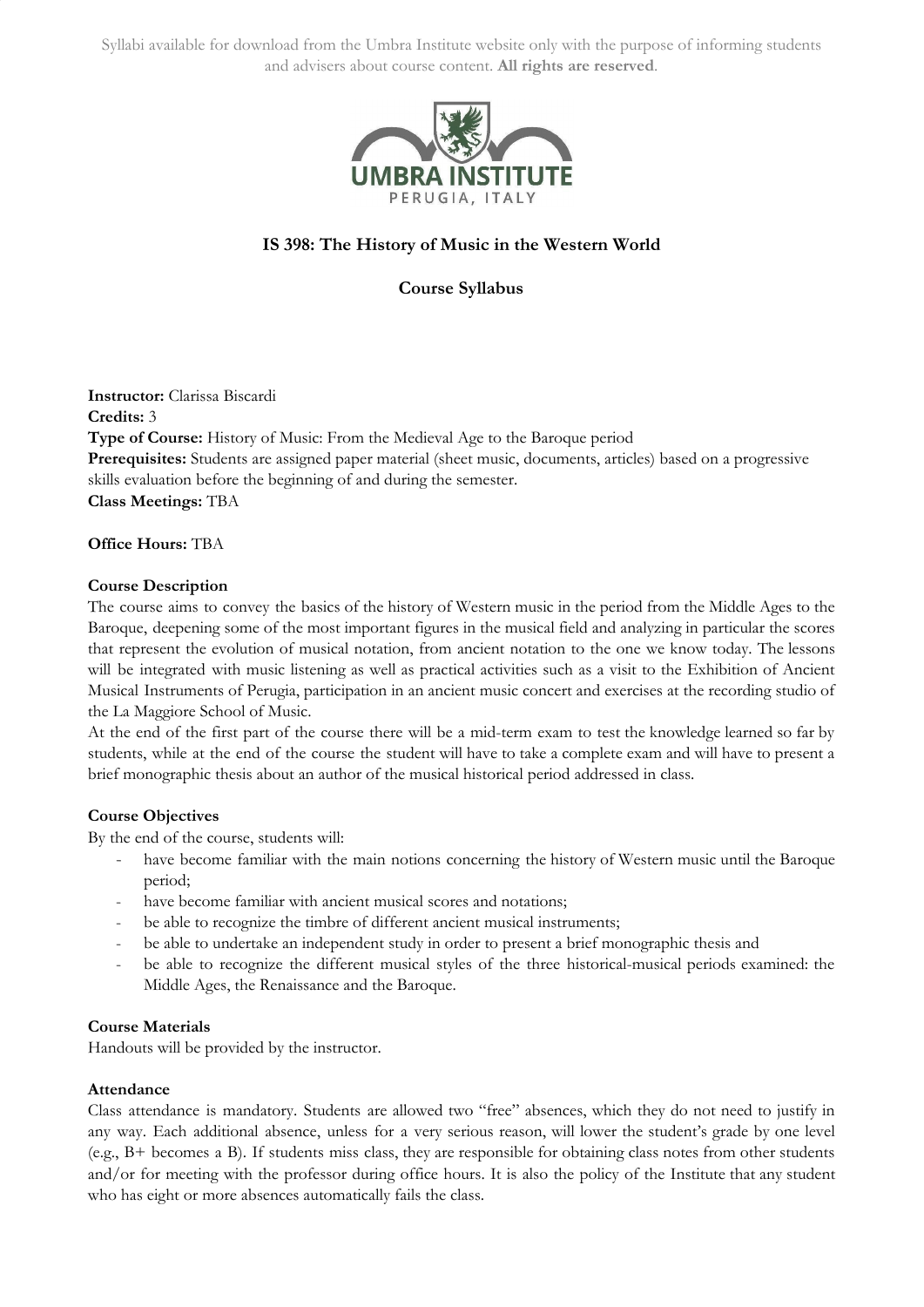## **Participation**

Students are required to participate actively in class and to demonstrate a consistent effort to develop their performance skills. Being on time to each appointment, adopting respectful behavior, and having a positive attitude towards the instructor are essential.

## **Homework**

Students will be regularly assigned tasks if the teacher deems it necessary. They should prepare all assigned materials for each lesson with a demonstrated improvement over the previous lesson.

## **Mid-Term Exam**

Students will have to answer some questions concerning the historical-musical period that has been analyzed up to that moment, recognize the historical period and the instruments of the piece chosen by the teacher and know how to analyze a score that will be provided during the exam.

## **Final Exam**

During the final exam students will have to answer the questions related to the historical-musical period that has been analyzed up to that moment, recognize the historical period and the instruments of the piece chosen by a commission, know how to analyze some scores that will be provided during the exam and present a brief monographic thesis about a musician of the period analyzed in class.

## **Grading Rubric**

| Participation & Homework | $35\%$ |        |
|--------------------------|--------|--------|
| Mid-Term Exam            |        | $30\%$ |
| Final Recital            | $35\%$ |        |

## **Grading Scale**

| Letter Grade | <b>Numerical Score</b> | <b>Student Performance</b> |  |
|--------------|------------------------|----------------------------|--|
| Range        | Equivalent             |                            |  |
| A            | $93\% - 100\%$         | Exceptional                |  |
| $A-$         | $90\% - 92\%$          | Excellent                  |  |
| $B+$         | $87\% - 89\%$          |                            |  |
| B            | $83\% - 86\%$          | Superior                   |  |
| $B-$         | $80\% - 82\%$          |                            |  |
| $C+$         | $77\%$ - $79\%$        |                            |  |
| C            | $73\% - 76\%$          | Satisfactory               |  |
| $C-$         | $70\% - 72\%$          |                            |  |
| $D+$         | $67\%$ - $69\%$        |                            |  |
| D            | $63\% - 66\%$          | Low Pass                   |  |
| $D-$         | $60\% - 62\%$          |                            |  |
| F            | $59\%$ or less         | Fail (no credit)           |  |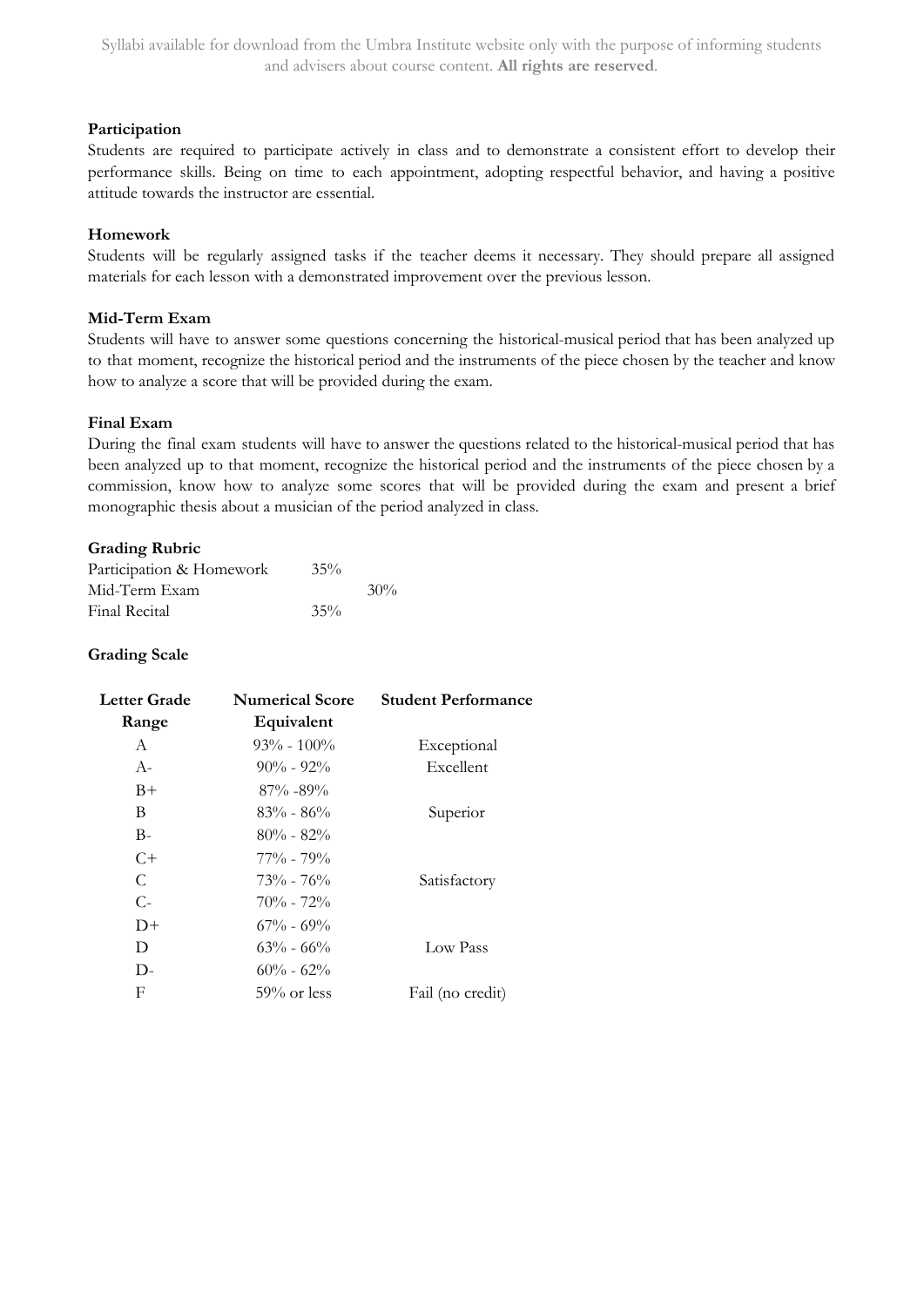#### **Course Schedule**

#### **Week 1**

First approach to the subject, testing the students' previous knowledge.

Introduction to the <u>historical musical medieval period</u>  $(11^{th} - 15^{th}$  century), introduction to ancient notation and *Gregorian chant*.

## **Week 2**

Analysis of the first medieval Gregorian scores and music listening.

Profane monody, *Troubadours* and *Trouvères*, *Minnesinger* and *Meistersinger*.

# **Week 3**

 $3<sup>rd</sup>$  century  $\rightarrow$  Introduction to the polyphony, origin of the counterpoint.

Analysis of three different musical form: madrigal, ballad and caccia.

## **Week 4**

The historical musical period of  $14^{th}$  century, the Flemish music.

Analysis and music listening of Matteo da Perugia.

## **Week 5**

Introduction to the historical-musical period of the Renaissance (15<sup>th</sup> - 17<sup>th</sup> century)

The Roman School: Giovanni Pierluigi da Palestrina, the Venetian School: Philippe Verdelot, Cipriano deRore.

#### **Week 6**

Deepening on the musical form of the madrigal: Luca Marenzio, Alessandro Striggio.

Anaysis and music listenings: Orlando di Lasso and Orazio Vecchi.

#### **Week 7** MID-TERM EXAM

Visit to the Exhibition of Ancient Musical Instruments in Perugia.

## **SEMESTER BREAK**

## **Week 8**

Exercise at the recording studio of La Maggiore Music School. Introduction to the instrumental music of 16<sup>th</sup> and 17<sup>th</sup> century: Girolamo Frescobaldi.